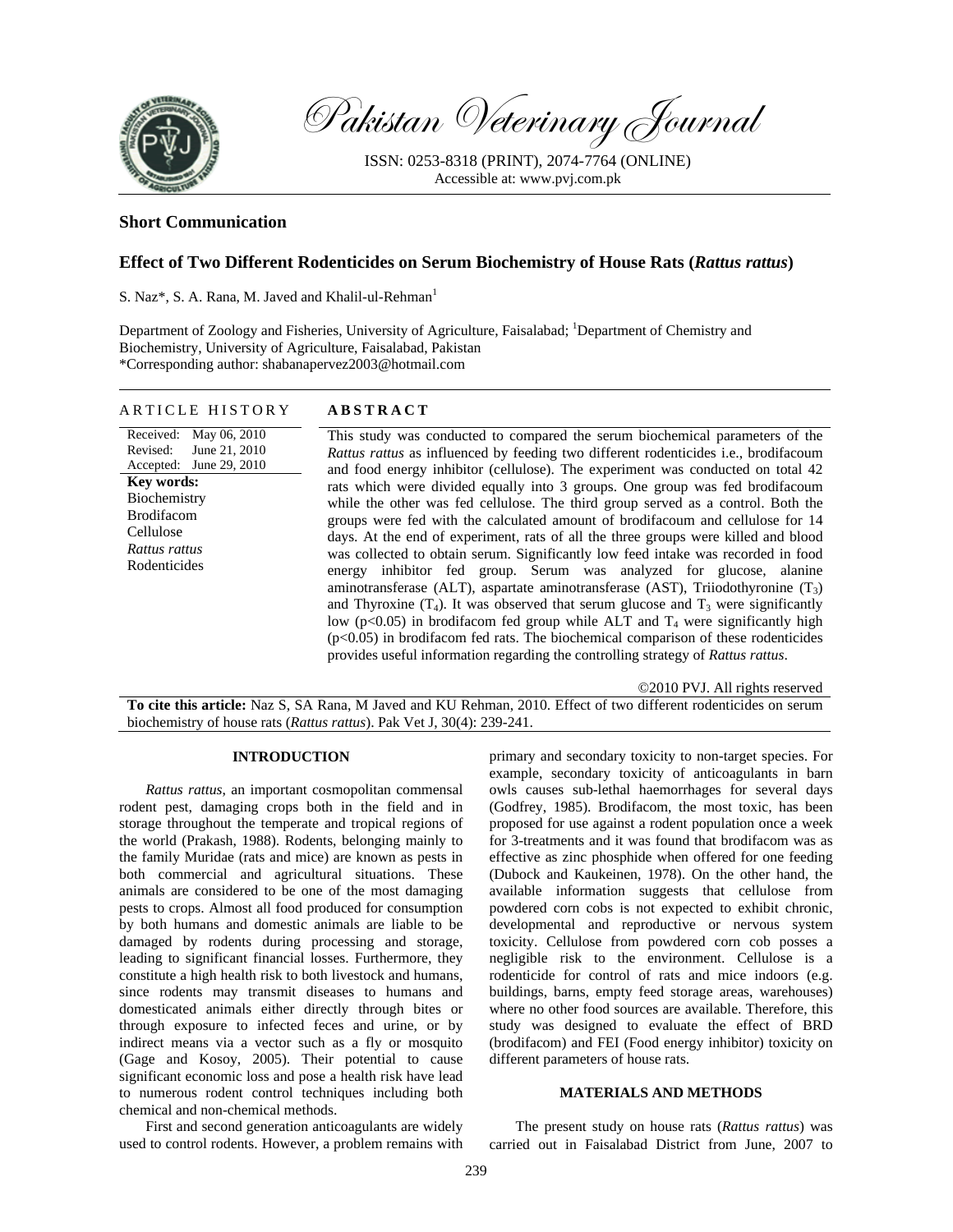November, 2008. In each district 18 randomly selected villages under the defined area were sampled. Indoor populations of *Rattus rattus* was assessed in the selected locations through the activity signs like damaged to the commodities, runway tracks, existence of burrows and rodent droppings and cereal grains and other scatters on the sites. The rats were kept individually in metallic cages in the department of Physiology and Pharmacology, University of Agriculture, Faisalabad. Total of 42 rats were divided randomly into 3 groups. Group A contained food energy inhibitor fed rats. Group B was marked as brodifacoum fed rats while group C served as control. Feed and water were available *ad libitum* to all rats. Feed was offered in the form of baits and water was given in bottle, having the same number as that of relevant cage, equipped with stainless steel sipper tubes. The experiment lasted for 14 days.

Treated rats of group A were given the cellulose pellets according to the body weight (an average of 20 gm of pellets). Treated rats of group B were given standard doses of brodifacoum (in the form of blocks) containing 0.05% active ingredient. Whereas, the control rats were given the measured normal feed. Blood from each remaining rats of groups A and B (both treated) and C (control) was collected in clean glass test tubes, allocated the same number as that of alive rats in the trial. Rats were decapitated for collection of blood. The test tubes containing blood were placed in the laboratory for 10 minutes and then centrifuged at 167xg for 20 minutes to let the serum separate. The serum was aspirated carefully with a pipette, placed in serum cups (Eppendorf), labeled and stored in freezer (-20°C) till analysis.

For the quantitative measurement of glucose in the rats serum, commercially available kit BIORAY CAT # 1426-6 was used. For the quantitative determination of AST and ALT in the serum commercially available kit by RANDOX were used. Similarly,  $T_3$  and  $T_4$  concentration was also determined by commercially available kits (Randox®). Inter-assay and intra-assay coefficient of variation are less than 12% throughout the assay range, for both assays.

### **Statistical analysis**

The data obtained was subjected to statistical analysis as described by Steel *et al*. (1997). In case of significance difference between different groups Duncan Multiple Range Test was applied (Duncan, 1955).

## **RESULTS**

It is clear from the results that mean feed intake was significantly low (P<0.05) in cellulose fed rats. However, there was non significant difference in feed intake between control and brodifacoum fed groups. The mean concentration of serum glucose concentration was significantly low  $(P<0.05)$  in group B (Table 1). The mean serum ALT concentration was significantly high (P<0.05) in group B. However, mean serum AST concentration did not significantly differ among the studied groups. Mean serum  $T_3$  and  $T_4$  concentration was significantly low and high  $(P<0.05)$  in group B, respectively (Table 1).

### **DISCUSSION**

Studies on effect of FEI and brodifacoum (BRD) on biochemical profile are extremely sparse. The purpose of this study was to compare the effect of BRD and cellulose on feed intake and serum glucose, AST, ALT,  $T_3$  and  $T_4$ in house rats. In this experiment it was found that feed intake was significantly low in cellulose fed rats. The reason for low feed intake by the rats is the result of the mechanism of action of cellulose which interferes with digestive system causing blockage in the intestines and cecum, resulting in low feed intake. It was observed that glucose was significantly low in BRD fed rats as compared to control rats. The reason for this decline may partially be less feed consumption by the rats of this group. Therefore, the levels of glucose in serum of both groups significantly decreased. Further decrease in glucose concentration in serum of BRD group is unclear, however, it is postulated that BRD interferes with glucose concentration in the blood and may result in death of rats.

In the present study, the level of ALT was significantly high in BRD group. The increase in ALT levels in the serum of rats can be attributed to liver damage at cellular level and also due to increase in plasma membrane permeability as a result this enzyme is liberated in the serum (Drotman and Lohorn, 1978). In a study feeding apple pomace (cellulose) to rats in different combination depressed the growth parameter including AST and ALT levels. In such rats liver damage was observed in post-mortem report. This also indicates that rats might have low level of enzymes required for utilization of feed high in fibers compared to other animals. It is also a well known fact that AST level is higher in conditions of liver damage and development of fibrosis.

**Table 1: Average feed consumption, serum glucose, alanine aminotransferase, aspartate aminotransferase, triiodothyronine and thyroxine of control, FEI and BRD treated rats (***Rattus rattus***)***.* 

| <b>Parameters</b>                | <b>Groups</b>               |                            |                          |  |
|----------------------------------|-----------------------------|----------------------------|--------------------------|--|
|                                  | FEI(A)                      | $\mathbf{BRD}(\mathbf{B})$ | Control (C)              |  |
| Feed consumption $(g)$           | $10.2 \pm 1.7^{\rm b}$      | $13.88 \pm 1.5^{\circ}$    | $12.79 \pm 2.3^{\circ}$  |  |
| Serum glucose $(mg/dL)$          | $117.23 + 4.99^b$           | $66.33 \pm 5.78$ °         | $155.6 \pm 5.44^{\circ}$ |  |
| Alanine aminotransferase (U/L)   | $31.13 \pm 3.71^b$          | $44.33 \pm 6.55$ °         | $10.45 \pm 1.44^{\circ}$ |  |
| Aspartate aminotransferase (U/L) | $26.68 \pm 3.12^{\text{a}}$ | $30.1 + 5.78^{\circ}$      | $25.11 \pm 2.44^{\circ}$ |  |
| Triiodothyronine (ng/mL)         | $4.9 \pm 0.41^{\circ}$      | $3.23 \pm 0.56^b$          | $4.4 \pm 0.39^{\circ}$   |  |
| Thyroxine $(\mu g/dL)$           | $3.3 \pm 2.74^b$            | $4.1 \pm 2.56^{\circ}$     | $2.1 \pm 1.8^{\circ}$    |  |

Values (Mean  $\pm$  SE) with different superscripts in a row differ significantly (P<0.05). Brodifacoum (BRD); Food energy inhibitor (FEI).